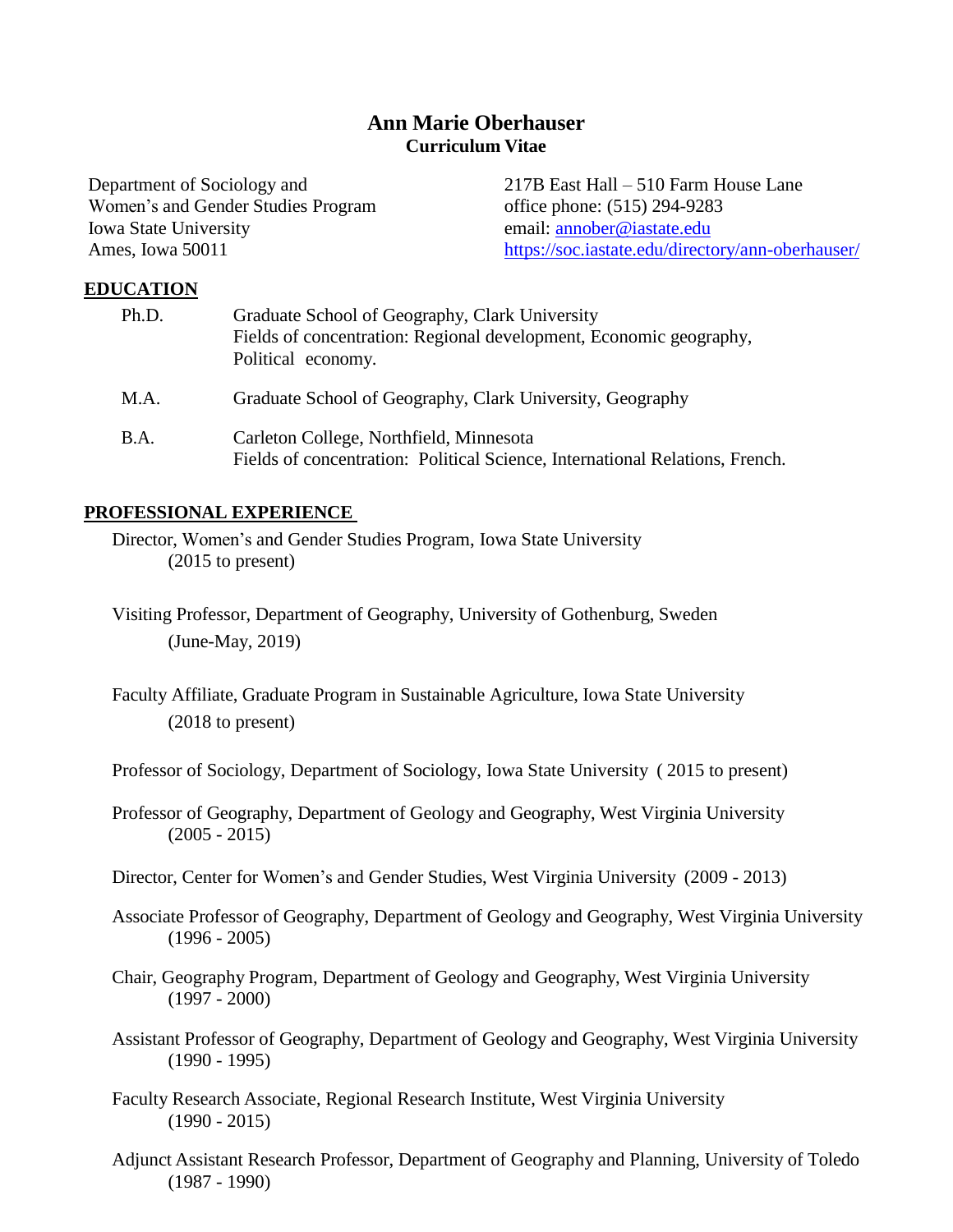Adjunct Professor, Department of Sociology, Anthropology and Social Work, University of Toledo (1987 - 1990) Graduate Teaching Assistant, Clark University (1982 - 1986)

## **PEER REVIEWED PUBLICATIONS**

- Hanrahan, Kelsey, Ann M. Oberhauser, and Darcy Besch (2020) "Redefining our identity, recognizing our challenges: GPOW becomes the Feminist Geographies Specialty Group." *The Professional Geographer* 72 (4): 535-546. DOI: [10.1080/00330124.2020.1750438](https://doi.org/10.1080/00330124.2020.1750438)
- Loomis, Jessa M. and Ann M. Oberhauser (2020) "Feminist engagement with the economy: Spaces of resistance and transformation." In A. Datta, P. Hopkins, L. Johnston, E. Olson and J. M. Silva (eds.) *[Routledge Handbook of Gender and Feminist Geographies,](https://www.routledge.com/Routledge-Handbook-of-Gender-and-Feminist-Geographies/Datta-Hopkins-Johnston-Olson-Silva/p/book/9781138057685)* p. 118- 128. New York, NY: Routledge.
- Oberhauser, Ann M. and Martina Angela Caretta (2019) "A space for feminist mentoring: The role of Geographic Perspectives on Women (GPOW) Specialty Group in higher education." *Gender, Place and Culture* 26 <https://doi.org/10.1080/0966369X.2019.1660310>
- Oberhauser, Ann M. (2019) "Transformation from within: Practicing global education through critical feminist pedagogy" *ACME: An International Journal for Critical Geographies*. 18 (3): 751-67. [https://acme-journal.org/index.php/acme/article/view/1704.](https://acme-journal.org/index.php/acme/article/view/1704)
- Oberhauser, Ann M., Dan Krier, and Abdi Kusow (2019) "Political moderation and polarization in the heartland: Economics, rurality, and social identity in the 2016 U. S. presidential election." *The Sociological Quarterly* 60(2): 224-244. [doi:10.1080/00380253.2019.1580543](https://www.tandfonline.com/doi/full/10.1080/00380253.2019.1580543)
- Oberhauser, Ann M. and Martina Angela Caretta (2019) "Mentoring early career women geographers in the neoliberal academy: Dialogue, reflexivity, and ethics of care" *Geografiska Annaler: Series B, Human Geography*. 101(1): 56-67. [doi.org/10.1080/04353684.2018.1556566](https://doi.org/10.1080/04353684.2018.1556566)
- Shelly M. Palmer, Donna M. Winham, Ann M. Oberhauser, and Ruth E. Litchfield (2018) "Socioecological barriers to dry grain pulse consumption among low-income women: A mixed methods approach." *Nutrients* 10 (8), 1108. [DOI:10.3390/nu10081108](https://lib.dr.iastate.edu/cgi/viewcontent.cgi?article=1027&context=fshn_hs_pubs)
- Oberhauser, Ann M., Jennifer Fluri, Risa Whitson, and Sharlene Mollett (2017) *Feminist Spaces: Gender and Geography in a Global Context*. New York: Routledge. <https://www.routledge.com/9781138924536>
- Oberhauser, Ann M. and Rita Daniels (2017) "Unpacking global service-learning in developing contexts," *Journal of Higher Education Outreach and Engagement* 21(4): 139-170. <http://openjournals.libs.uga.edu/index.php/jheoe/article/view/1923>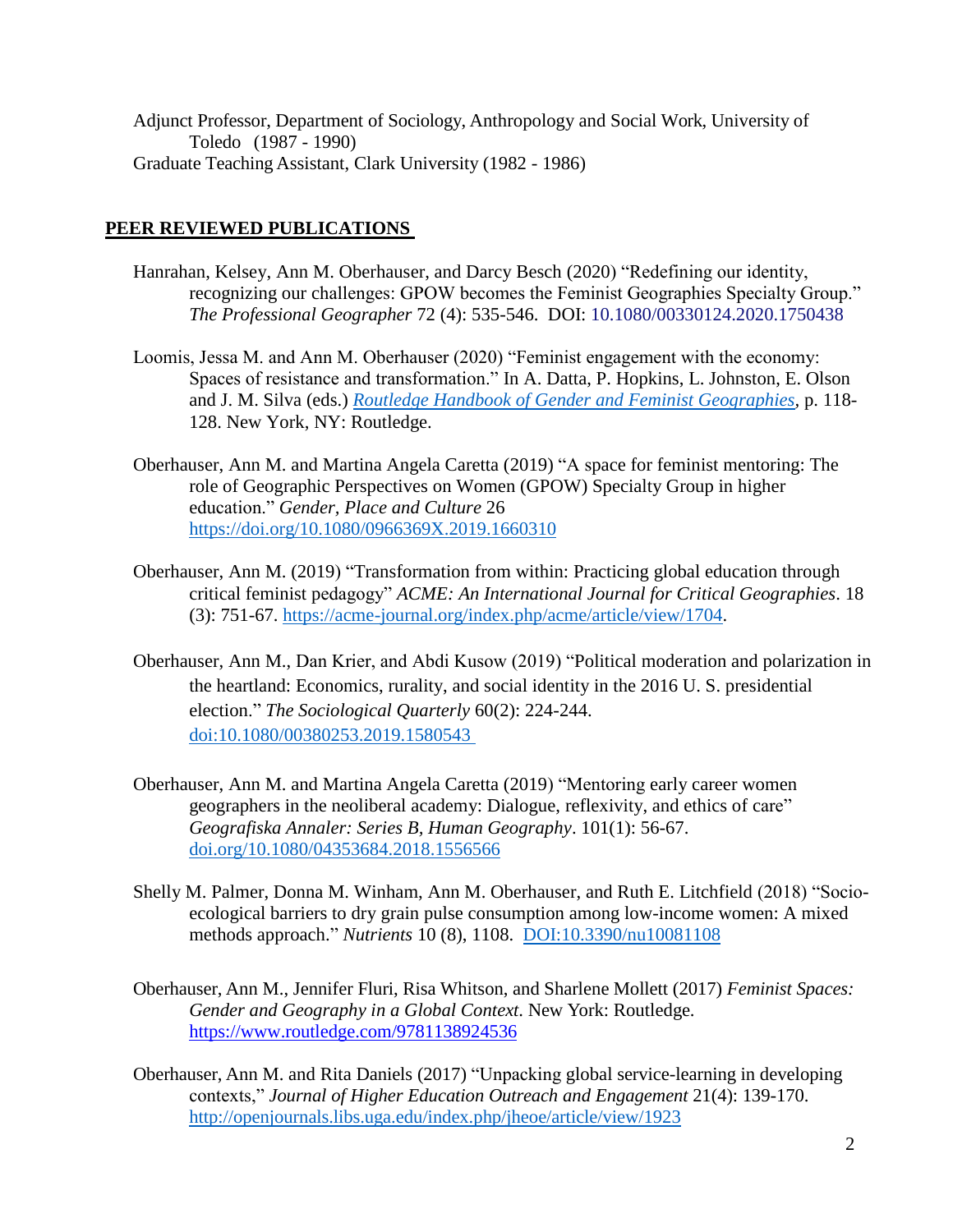- Oberhauser, Ann M. (2016) "Gender and development," *The International Encyclopedia of Geography: People, the Earth, Environment, and Technology*. Edited by Douglas Richardson. Wiley Publishers and American Association of Geographers.
- Oberhauser, Ann M. (2016) "(Re)constructing rural-urban spaces: gendered livelihoods, migration, and natural resources in South Africa" *GeoJournal* 81 (3): 489-502. [doi:10.1007/s10708-015-9635-5](https://doi.org/10.1007/s10708-015-9635-5)
- Ramsey, Megan A., Ann M. Oberhauser, and Amy L. Gentzler (2015) "College students' use of communication technology with parents: Influences of distance, social presence, and gender." In G. Riva, B. K. Wiederhold, and P. Cipresso (eds.) *The Psychology of Social Networking: Communication, Presence, Identity and Relationships in Online Communities*, Vol. 2, p. 128-140. De Gruyter. <https://doi.org/10.1515/9783110473858-012>
- Oberhauser, Ann M. and Ibipo Johnston-Anumonwo (eds.) (2014) *Global Perspectives on Gender and Space: Engaging Feminism and Development.* London: Routledge. <http://www.routledge.com/9780415657983/>
- Johnston-Anumonwo, Ibipo and Ann M. Oberhauser (2014) "Introduction: Engaging feminism and development: Worlds of inequality and change." In Ibipo Johnston-Anumonwo and Ann M. Oberhauser (eds.) *Global Perspectives on Gender and Space: Engaging Feminism and Development*, pp. 1-14, London: Routledge.
- Aladuwaka, Seela and Ann M. Oberhauser (2014) "'Out of the kitchen': Gender, empowerment and microfinance programs in Sri Lanka." In Ibipo Johnston-Anumonwo and Ann M. Oberhauser (eds.) *Global Perspectives on Gender and Space: Engaging Feminism and Development*, pp. 35-52, London: Routledge.
- Oberhauser, Ann M. (2014) "Crossing boundaries: Transnational feminist methodologies in the global North and South." In Ibipo Johnston-Anumonwo and Ann M. Oberhauser (eds.) *Global Perspectives on Gender and Space: Engaging Feminism and Development*, pp. 87-102, London: Routledge.
- Oberhauser, Ann M. (2013) "Ethics and transparency in the field: Lessons from the Arab Gulf" *Gender, Place, and Culture* 20(8): 1033-1040. [doi: 0.1080/0966369X.2013.793659](https://www.tandfonline.com/doi/full/10.1080/0966369X.2013.793659)
- Ramsey, Meagan A., Amy L. Gentzler, Jennifer N. Morey, Ann M. Oberhauser, and David Westerman (2013) "College students' use of communication technology with parents: Comparisons between two cohorts in 2009 and 2011." *Cyberpsychology, Behavior, and Social Networking* 16(10), 747-752.
- Morey, Jennifer, Meagan Ramsey, Amy Gentzler, Ann Oberhauser, and David Westerman (2013) "Young Adults' Use of Communication Technology within their Romantic Relationships and Associations with Attachment Style", *Computers in Human Behavior* 29, 1771-1778.
- Oberhauser, Ann M. and Ibipo Johnston-Anumonwo (2011) "Globalization and Gendered Livelihoods in sub-Saharan Africa: Introduction," *Singapore Journal of Tropical Geography* 32(1), 4-7.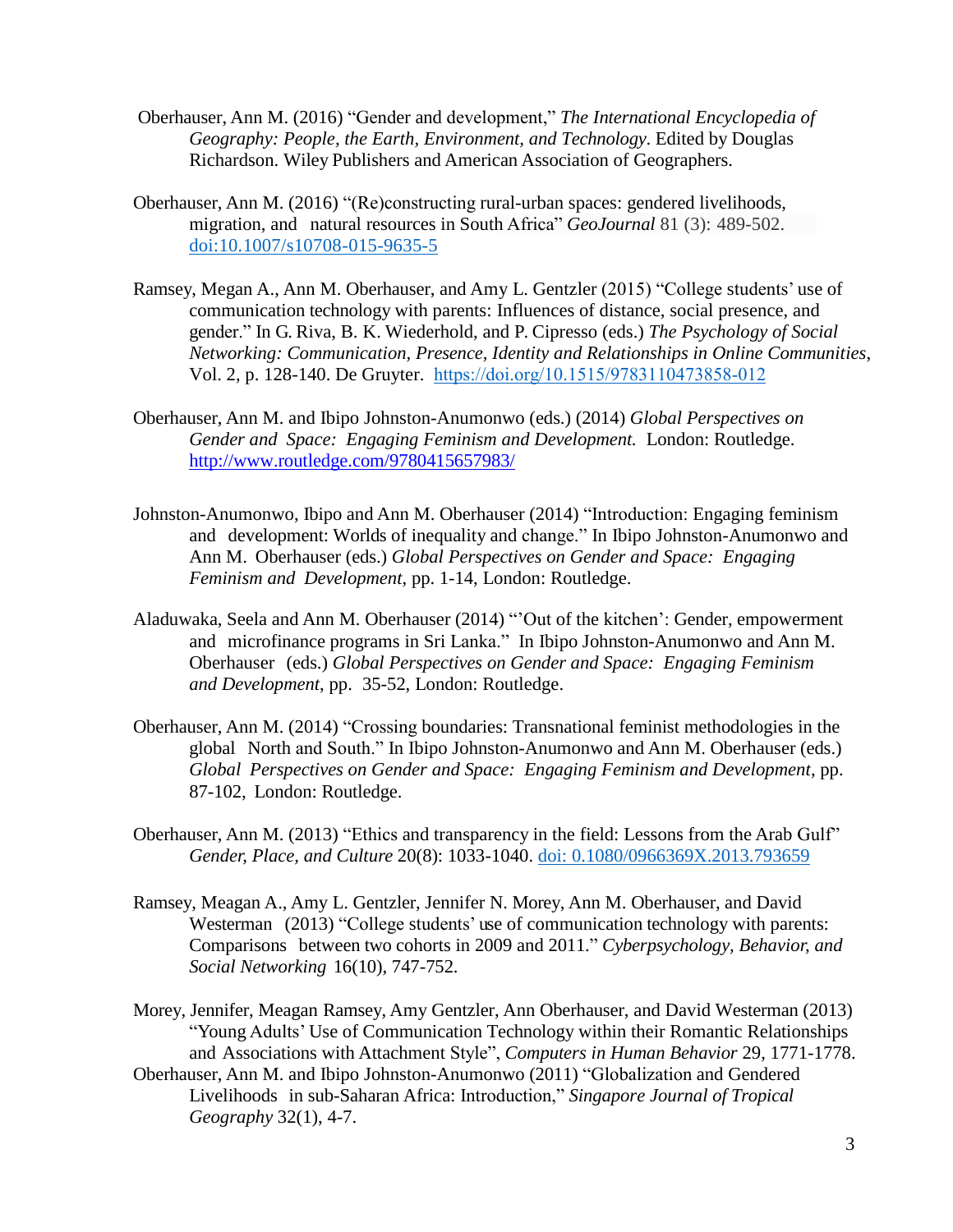- Oberhauser, Ann M. and Muriel Yeboah (2011) "Heavy Burdens: Gendered Livelihood Strategies of Porters in Accra, Ghana," *Singapore Journal of Tropical Geography* 32(1), 22-37.
- Aladuwaka, Seela and Ann M. Oberhauser (2011) "Contextualizing Credit Programs, Poverty Alleviation and Women's Empowerment: A Case Study from Rural Sri Lanka." In Saraswati Raju (ed.) *Gendered Geographies: Interrogating Place and Space in South Asia*, p. 245-267. India: Oxford University Press.
- Gentler, Amy L., Ann M. Oberhauser, David Westerman, and Danielle K. Nadorff (2011) "College Students' Use of Electronic Communication with Parents: Links to Loneliness, Attachment, and Relationship Quality" *Cyberpsychology, Behavior, and Social Networking* 14(1-2), 71-74.
- Oberhauser, Ann M. (2010) "(Re)Scaling Gender and Globalization: Livelihood Strategies in Accra, Ghana," *ACME: An International E-Journal for Critical Geographies* 9(2), 221-244. <https://www.acme-journal.org/index.php/acme/article/view/867>
- Oberhauser, Ann M. and Kobena T. Hanson (2008) "Negotiating Livelihoods and Scale in the Context of Neoliberal Globalization: Perspectives from Accra, Ghana" *African Geographical Review* 26: 11-36.
- Oberhauser, Ann M. (2007) "Feminist Pedagogy: Incorporating Diversity and Praxis in the Classroom." In P. Moss and K. Falconer Al-Hindi (eds.) *Feminisms in Geography: Rethinking Space, Place, and Knowledges*, pp. 215-220. New York: Rowman & Littlefield.
- Oberhauser, Ann M. and Brent McCusker (2006) "An Assessment of Women's Access to Natural Resources through Communal Projects in South Africa" *GeoJournal* 66(4): 325-339.
- Oberhauser, Ann M. (2005) "Scaling Gender and Diverse Economies: Perspectives from Appalachia and South Africa" *Antipode* 37(5): 863-874.
- Latimer, Melissa and Ann M. Oberhauser (2004) "Exploring Gender and Economic Development in Appalachia," *Journal of Appalachian Studies* 10(3): 269-291.
- Oberhauser, Ann M., Jennifer L. Mandel and Holly M. Hapke (2004) "Gendered Livelihoods in Diverse Global Contexts: an introduction," *Gender, Place & Culture* 11(2): 205-08.
- Oberhauser, Ann M. and Amy Pratt (2004) "Women's Collective Economic Strategies and Transformation in Rural South Africa," *Gender, Place and Culture* 11(2): 209-228.
- Oberhauser, Ann M., Donna Rubinoff, Karen DeBres, Susan Mains, and Cynthia Pope (2003) "Geographic Perspectives on Women." In Gary Gaile and Cort Willmott (eds.) *Geography in America at the Dawn of the 21st Century*, pp. 736-758. Oxford: Oxford University Press.
- Oberhauser, Ann M. (2002) "Relocating Gender and Rural Economic Strategies" *Environment and Planning A* 34, pp. 1221-1237.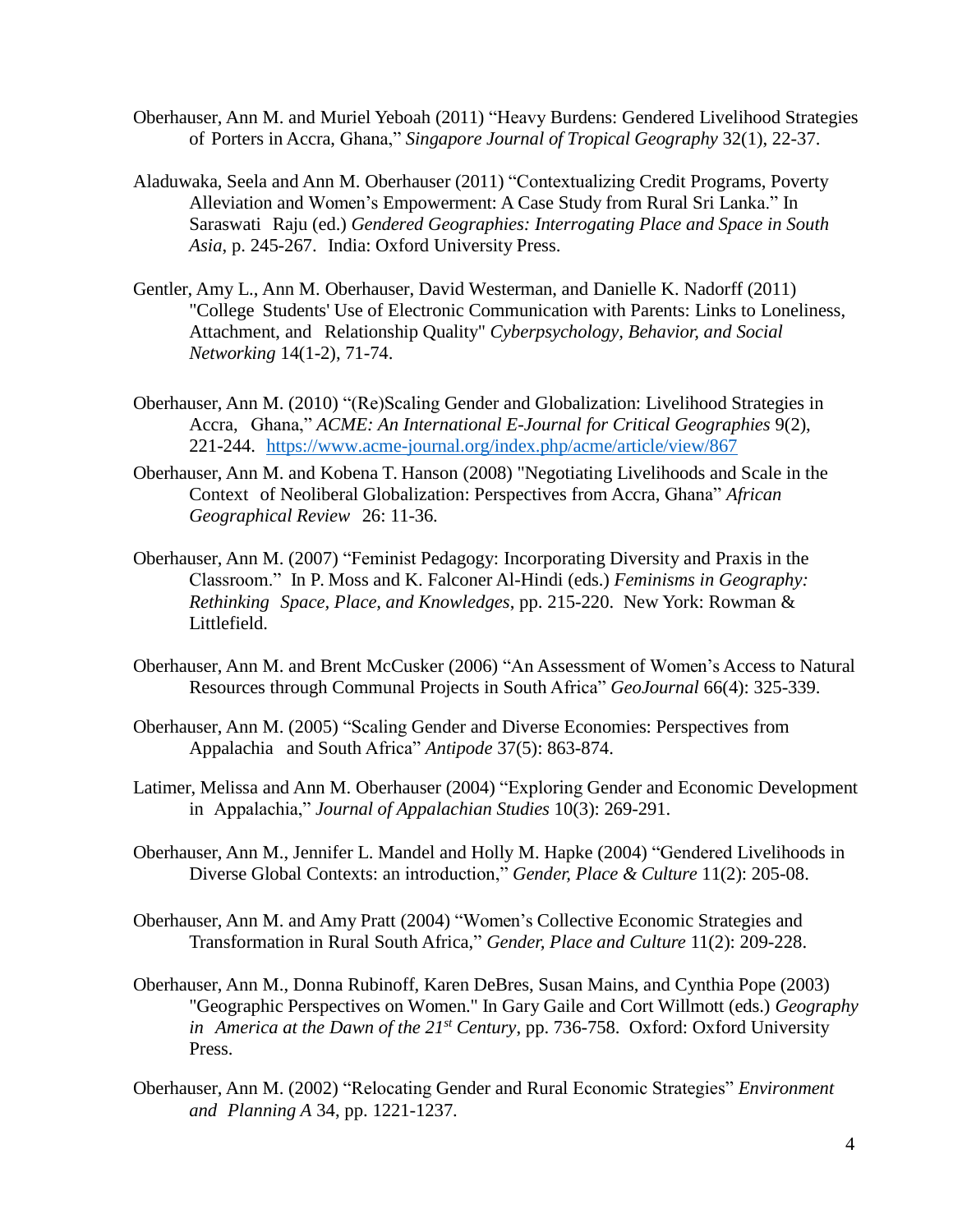- Oberhauser, Ann M. (2002) "Examining Gender and Community Through Critical Pedagogy" *Journal of Geography in Higher Education* 26(1), pp. 19-31.
- Oberhauser, Ann M., Amy Pratt, and Ann M. Turnage (2001) "Unraveling Appalachia's Rural Economy," *Journal of Appalachian Studies* 7(1) pp. 19-45.
- Oberhauser, Ann M. (2000) "Feminism and Economic Geography: Gendering Work and Working Gender," in Eric Sheppard and Trevor J. Barnes (eds.) *A Companion to Economic Geography*. pp. 60-76. Oxford: Blackwell Publishers.
- Oberhauser, Ann M. and Ann M. Turnage (1999) "Weaving the Socio-Economic Fabric of Women's Lives." In B.E. Smith (eds.) *Neither Separate Nor Equal: Women, Race and Class in the U.S. South*, pp.109-22. Philadelphia: Temple University Press.
- Oberhauser, Ann M. (1999) "Households, Violence and Women's Economic Rights: A Case Study of Women and Work in Appalachia," in Tovi Fenster (ed.) *Gender, Planning and Human Rights*, pp. 93-110. New York: Routledge.
- Oberhauser, Ann M. (1997) "The Home as 'Field': Households and Homework in Rural Appalachia," in J.P. Jones III, H. J. Nast, and S. M. Roberts (eds.) *Thresholds in Feminist Research: Difference, Methodology, and Representation*, pp. 165-183. New York: Rowman and Littlefield.
- Oberhauser, Ann M., Lillian Waugh, and Chris Weiss (1996) "Gender Analysis and Economic Development in West Virginia" *West Virginia Public Affairs Reporter* 13(2), pp. 2-13.
- Oberhauser, Ann M. (1995) "Towards a Gendered Regional Geography: Women and Work in Rural Appalachia," *Growth and Change* 26, pp. 219-246.
- Oberhauser, Ann M. (1995) "Espai, Gènere, i Estratègies Econòmiques de la Unitat Familiar:el Treball a Domicili de les Dones a L'Apalàtxai Rural" (Gendered Space and Economic Strategies: Women's Homework in Rural West Virginia) *Documents d'Anàlisi Geogràfica* 26, pp. 147-165.
- Oberhauser, Ann M. (1995) "Gender and Household Economic Strategies in Rural Appalachia," *Gender, Place and Culture* 2(1), pp. 51-70.
- Oberhauser, Ann M. (1993) "Semiperipheral Industrialization in the Global Economy: Transition in the South African Automobile Industry," *Geoforum* 24(2), pp. 99-114.
- Oberhauser, Ann M. (1993) "Industrial Restructuring and Women's Homework in Appalachia: Lessons from West Virginia," *Southeastern Geographer* 33(1), pp. 23-43.
- Oberhauser, Ann M. (1991) "The International Mobility of Labor: North African Migrant Workers in France," *The Professional Geographer* 43(4), pp. 431-445.
- Oberhauser, Ann M. (1990) "Social and Spatial Patterns under Fordism and Flexible Accumulation," *Antipode* 22(3), pp. 211-232.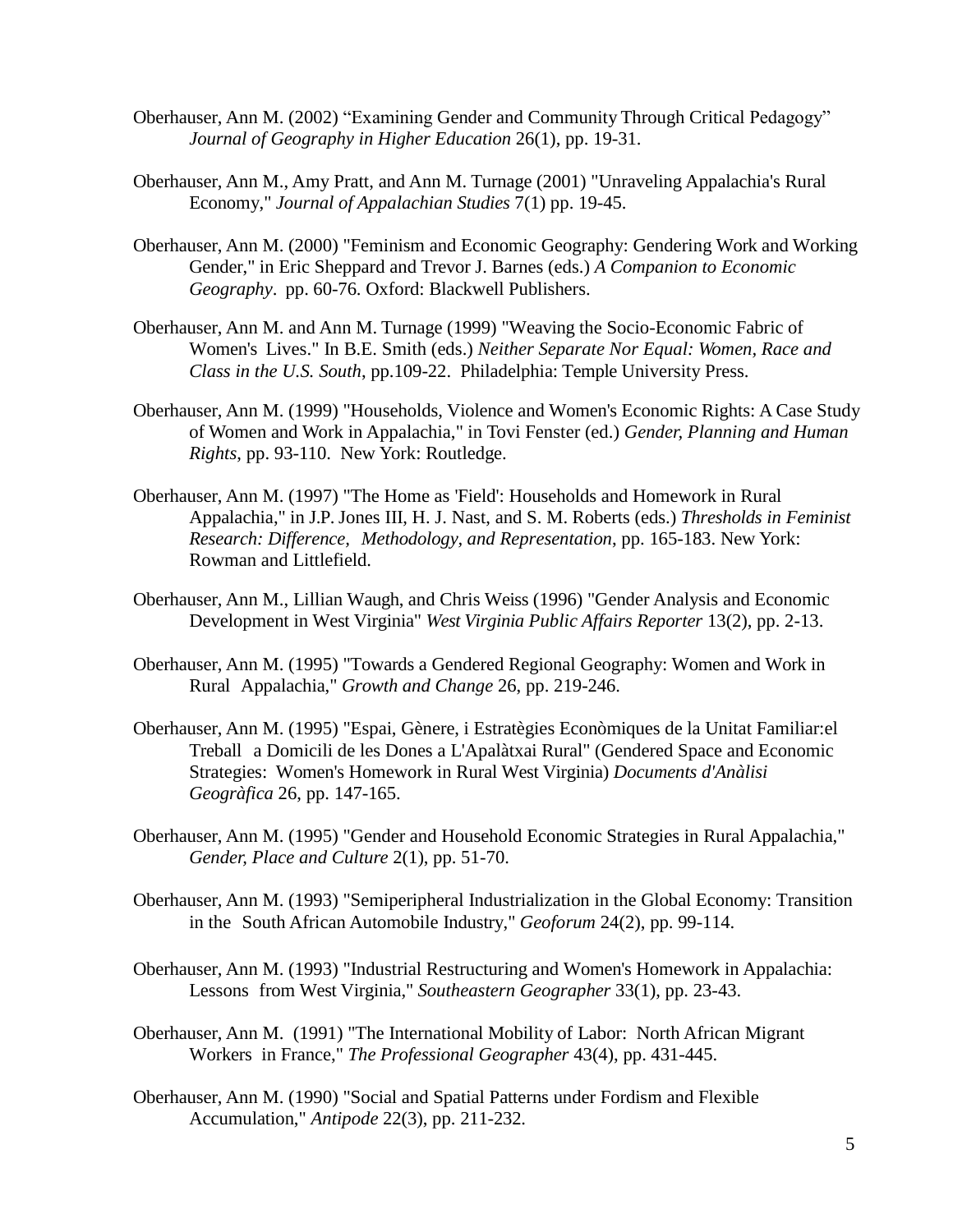- Oberhauser, Ann M. (1990) "State Policy, Employment and the Spatial Organization of Production: The Establishment of an Automobile Plant in the North of France," *Tijdschrift Voor Economische en Sociale Geografie* 81(1), pp. 58-68.
- Wimpffen, James L., R. B. Capelle, A. M. Oberhauser, J. E. Randall, and B. L. Warf (1990) "Assessing the Early Effects of Emerging Trade Blocs: Research Agendas for North America and Europe," *Canadian Journal of Regional Science* 13:2/3, pp. 367-373.
- Oberhauser, Ann M. (1987) "Labour, Production and the State: Decentralization of the French Automobile Industry," *Regional Studies* 21(5), pp. 445-458.

### **OTHER PUBLICATIONS**

- Oberhauser, Ann M. and Seela Aladuwaka (2014) "Financing Resistance in South Asia: Gender and Microcredit Program in Sri Lanka." In A. Datta (ed.) *Proceedings of the International Conference "Re Orienting Gender: Geographies of Resistance, Agency, Violence and Desire in Asia*," p. 16-26. New Delhi, India: RK Books.
- Wilson, M. W., M. Hickey, J. Craine, L. Fawcett, A. Oberhauser, E. Roe, and T. Warkentin (2011) "Cyborg Spaces and Monstrous Places: Critical Geographic Engagements with Harawayian Theory" *Aether: The Journal of Media Geography* 8A: 43-67. [http://geogdata.csun.edu/~aether/pdf/volume\\_08a/haraway.pdf](http://geogdata.csun.edu/~aether/pdf/volume_08a/haraway.pdf)
- Oberhauser, Ann M. (2011) "Ways Forward: Engaging Gender & Development," *LiveBetter* 34. [\(http://livebettermagazine.com/article/ways-forward-engaging](http://livebettermagazine.com/article/ways-forward-engaging-gender-development/)[gender-development/\)](http://livebettermagazine.com/article/ways-forward-engaging-gender-development/)
- Oberhauser, Ann M. (2010) "Gender and Geography." *Encyclopedia of Geography*. New York: Sage Publications. [\(http://www.sage](http://www.sage-ereference.com/view/geography/n465.xml)[ereference.com/view/geography/n465.xml\)](http://www.sage-ereference.com/view/geography/n465.xml)
- Oberhauser, Ann M. and Kobena Hanson (2007) "Re-scaling Household Strategies: Globalization and Livelihoods in Accra, Ghana" WVU Regional Research Institute, Paper #2007-6.
- Oberhauser, Ann M. (1998) "Stepping Down from the Head of a Pin: Towards New Spatial and Social Perspectives in Economic Geography", in *Global and Local Challenges to Theory, Practice, and Teaching in Economic Geography,* Final Report of the 1997 National Science Foundation Workshop on the Future of Economic Geography, Compiled by The Institute for Policy Research and Evaluation, The Pennsylvania State University.
- Oberhauser, Ann M. (1988) "Manufacturer and Supplier Relations in the United States Automobile Industry," *Research in Contemporary and Applied Geography: A Discussion Series* Volume XII, No. 3, Department of Geography, State Univ. of New York, Binghamton.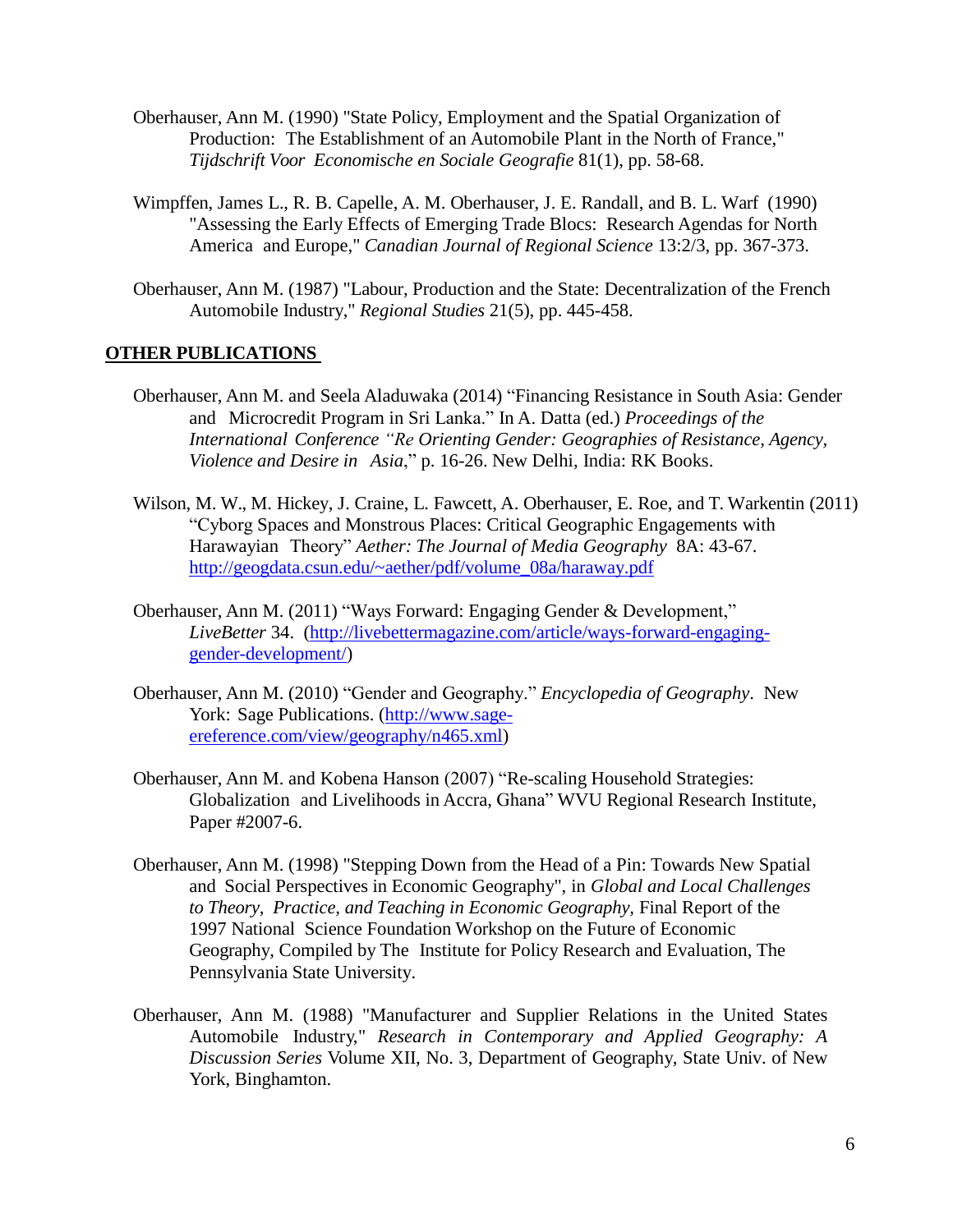- Oberhauser, Ann M. (ed.) (1987) "Structural and Spatial Changes in the Automotive Industry: French and United States Perspectives," Proceedings from Univ. of Toledo Business Research Center.
- Oberhauser, Ann M. (1986) "Restructuring and the French Automobile Industry: State Intervention and Industrial Relations," *Modern and Contemporary France* 25, pp. 7-13.

### **Media Interviews and Reports**

- *New York Times* article ["Why Iowa has become such a Heartbreaker for Democrats"](https://nyti.ms/3nnOxL3) (April 28, 2021). Discusses shifting political landscape in Iowa and draws from our 2019-20 research on economic distress, rurality, and social dimensions of the state's pivot from Democrat to Republican in recent elections.
- WHO Des Moines 13. TV interview. "Pandemic takes Greater Toll on Women's Employment, Highlights Disparity in the Workforce." Feb. 11, 2021. [Pandemic Takes Greater Toll on](https://who13.com/news/special-reports/pandemic-takes-greater-toll-on-womens-employment-highlights-disparity-in-the-workforce/)  [Women's Employment, Highlights Disparity in the Workforce | who13.com](https://who13.com/news/special-reports/pandemic-takes-greater-toll-on-womens-employment-highlights-disparity-in-the-workforce/)
- ISU News Service. "Rurality, social identity is driving polarization in Iowa." Apr. 22, 2019. <https://www.news.iastate.edu/news/2019/04/22/polarization>
- Iowa Public Radio's "River to River" interview with Amy Mayer. Section on trade and agriculture issues. "As frustrated farmers' support for Trump waffles, Democrats seize on possible opening" Oct. 4, 2019 [https://www.iowapublicradio.org/post/frustrated-farmers](https://www.iowapublicradio.org/post/frustrated-farmers-support-trump-waffles-democrats-seize-possible-opening#stream/0)[support-trump-waffles-democrats-seize-possible-opening#stream/0](https://www.iowapublicradio.org/post/frustrated-farmers-support-trump-waffles-democrats-seize-possible-opening#stream/0)

#### **BOOK REVIEWS**

- Musyoki, A. and M. Khayesi (eds.) (2012) *Environment and Development: Selected Themes from Eastern and Southern Africa*. Botswana: Bay Publishing. In *The Association of American Geographers Review of Books*. (2013).
- Gilbert M.R. and M. Masucci (2011) *Information and Communication Technology Geographies: Strategies for Bridging a Digital Divide*. Vancouver, Canada: Praxis (e) Press. In *Urban Geography* 32(6) 2011), pp. 920-922.
- Williams, J. (2006) *East 40 Degrees: an Interpretive Atlas*. Charlottesville: University of Virginia Press. In *Journal of Planning Literature* 23 (2008), pp. 38-39.
- Katz, C. (2004) *Growing up Global: Economic Restructuring and Children's Everyday Lives*. Minneapolis, MN: University of Minnesota Press. In *Annals of the Association of American Geographers* 97(2) (2007) pp. 454-456.
- Hart, G. (2002) *Disabling Globalization: Places of Power in Post-Apartheid South Africa*. (Pietermaritzburg, SA: University of Natal Press). In *Economic Geography* 81(1) (2005) pp. 123-125.
- Deborah L. Tolman and Mary Brydon-Miller (eds.) (2001) *From Subjects to Subjectivities: A Handbook of Interpretive and Participatory Methods* (New York: New York University Press). In *Gender, Place and Culture* 9(1) (2002) pp. 81-82.
- Herod, A. (ed.) (1998) *Organizing the Landscape: Geographical Perspectives on Labor Unionism*. Minneapolis, MN: Univ. of MN Press. *Geographical Review* 89(3) (1999), pp.457-460.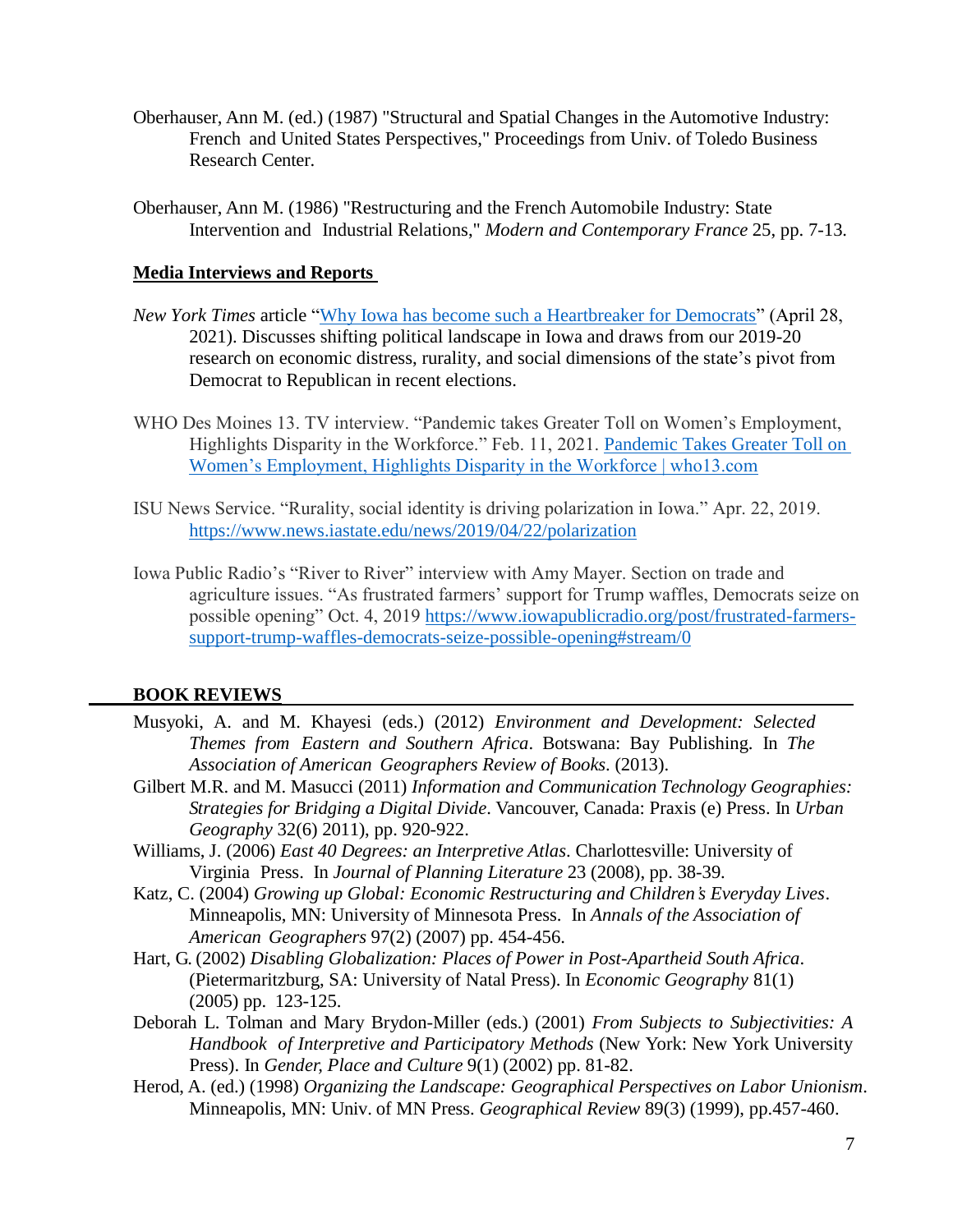- Boris, E. and E. Prugl (eds.) (1996) *Homeworkers in Global Perspective: Invisible No More*. New York: Routledge. *Professional Geographer* 50(3) (Aug. 1998), pp. 388-389.
- Gringeri, C.E. (1994) *Getting By: Women Homeworkers & Rural Economic Development*. Lawrence, KS: University Press of Kansas. *Economic Geography* 73(1) (Jan., 1997), pp. 131-133.
- Kobayashi, A. (ed.) (1994) *Women, Work and Place*. Montreal: McGill-Queen's Univ. Press. *Annals of the Association of American Geographers* 86(1) (Mar., 1996), pp.169-171.
- Noponen, H., J. Graham, and A.R. Markusen (eds.) (1993) *Trading Industries, Trading Regions: International Trade, American Industry and Regional Economic Development*. New York: The Guilford Press. *Economic Geography* 72(2) (Apr., 1996), pp. 221-224.
- Lipietz, A. (1992) *Towards a New Economic Order: Postfordism, Ecology and Democracy*. Oxford: Oxford Univ. Press. *Economic Geography* 70(2) (Apr., 1994), pp. 193-196.
- Gwynne, R.N. (1990) *New Horizons? Third World Industrialization in an International Framework*.
- New York: Routledge Press. *Growth and Change* 24(1) (Winter 1993), pp. 141-144. Webster, A. and J.H. Dunning (eds.) (1991) *Structural Change in the World Economy*. London: Routledge Press. *Economic Geography* 67(4) (Oct., 1991), pp. 366-369.
- Clark, G. L. (1989) *Unions and Communities under Siege*. Cambridge University Press. *Geographical Review* 81(1) (Jan., 1991), pp. 111-113.
- Hudson, R. (1989) *Wrecking a Region*. London: Pion Limited. *Geographical Review* 80(3) (July, 1990), pp. 320-323.
- Massey, D. (1984) *Spatial Divisions of Labor*. New York: Methuen. *Antipode* 21(1) (April, 1989), pp. 51-55.

## **EXTERNALLY-FUNDED RESEARCH GRANTS and FELLOWSHIPS**

- Adlerbertska Visiting Professor of Sustainable Development. School of Business, Economics and Law, Gothenburg University, Gothenburg, Sweden. June 2020.
- National Science Foundation Travel Award for International Geographical Union Conference, Nara, Japan, August 2013. (\$1000)
- Fulbright Specialist Program. Council for International Exchange of Scholars. Selected for the Roster of Specialists to be hosted at University of Venda in South Africa, Fall 2012.
- "West Virginia Gender Mapping Project". Website using GIS to map socio-economic data on gender in West Virginia. Partially funded by the West Virginia Women's Commission. ( <http://www.mapwv.gov/wvgendermapping/about.php> )
- National Science Foundation Research Grant #9906626. "Gender and Collective Economic Strategies: A Comparative Analysis of Women's Producer Groups in Peripheral Regions" \$103,000, 1999- 2002.
- Northeast Regional Center for Rural Development. "The Impact of a Manufacturing Network on Participants and Communities." Jan. 1999 - June 2001. \$13,100.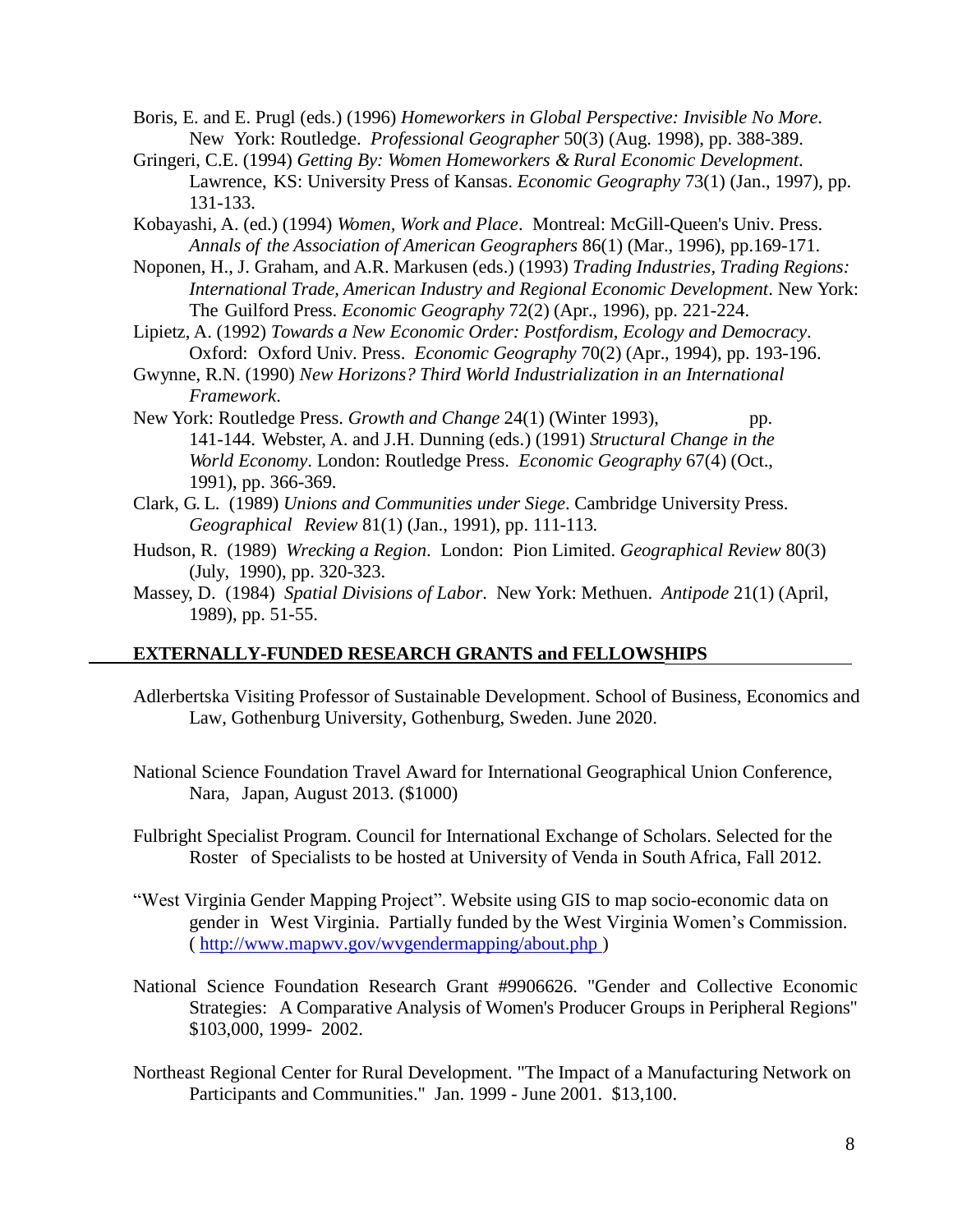- National Science Foundation Research Grant. "Gender and Industrial Restructuring in Appalachia: An Analysis of Women's Homework," \$74,607, 1993-1997.
- Bourse Chateaubriand. Grant given by French Cultural Service to doctoral students doing fieldwork in France. Research on Regional Development and Industrial Decentralization, 1985.

## **AWARDS AND HONORS**

- 2021 Jan Monk Service Award. Recognition for service3 to women in geography and feminist geography by the Feminist Geographies Specialty Group.
- Emory Bogardus Teaching Excellence Award in ISU Sociology 2020 Sociology Graduate Students Alpha Kappa Delta award.
- Adlerbertska Visiting Professor of Sustainable Development. School of Business, Economics and Law, Gothenburg University, Gothenburg, Sweden. June 2020.

Iowa State University College of Liberal Arts and Sciences Diversity Award. 2018.

Mary Catherine Buswell Award. West Virginia Council for Women's Concerns. 2014.

Research Honors Award. Southeastern Division of the American Association of Geographers. 2007.

#### **UNIVERSITY-FUNDED RESEARCH and TEACHING GRANTS**

- Inclusion Initiatives Grant Program, Iowa State University (2019-2020). \$2700. *Leading from the Middle: Creating a Network of Women Directors at ISU.* Co-researchers Sara Marcketti, Jennifer Leptien, Erin Baldwin, Alexis Campbell, Ruxandra Looft, Ann Oberhauser, Allison Severson, and Katie Whipple.
- Liberal Arts and Sciences, Iowa State University (2019-2020). \$9000. Economic Stress, Social Identities, Nativism, and Political Culture in the Heartland. LAS Seed Grant for Social Science Research. Co-researchers Ann M. Oberhauser, Daniel Krier, and Abdi Kusow.
- Big 12 Faculty Fellowship, Iowa State University (2015-2017). \$2000. Global Service Learning partnership with Kansas State University.
- WVU Faculty Development Grant (2012). \$1500.
- Eberly College of Arts and Sciences, WVU. Faculty Development Grant (2008). Eberly College of Arts and Sciences, WVU. Course Development Grant (2007). \$2500
- Regional Research Institute, WVU. Special Research Assignment (SRA) with Kobena Hanson. "Shifting Household Strategies: Livelihood Diversification in Accra, Ghana (2005) \$7500.

Eberly College of Arts and Sciences. Course Development Grant (2005). \$3500.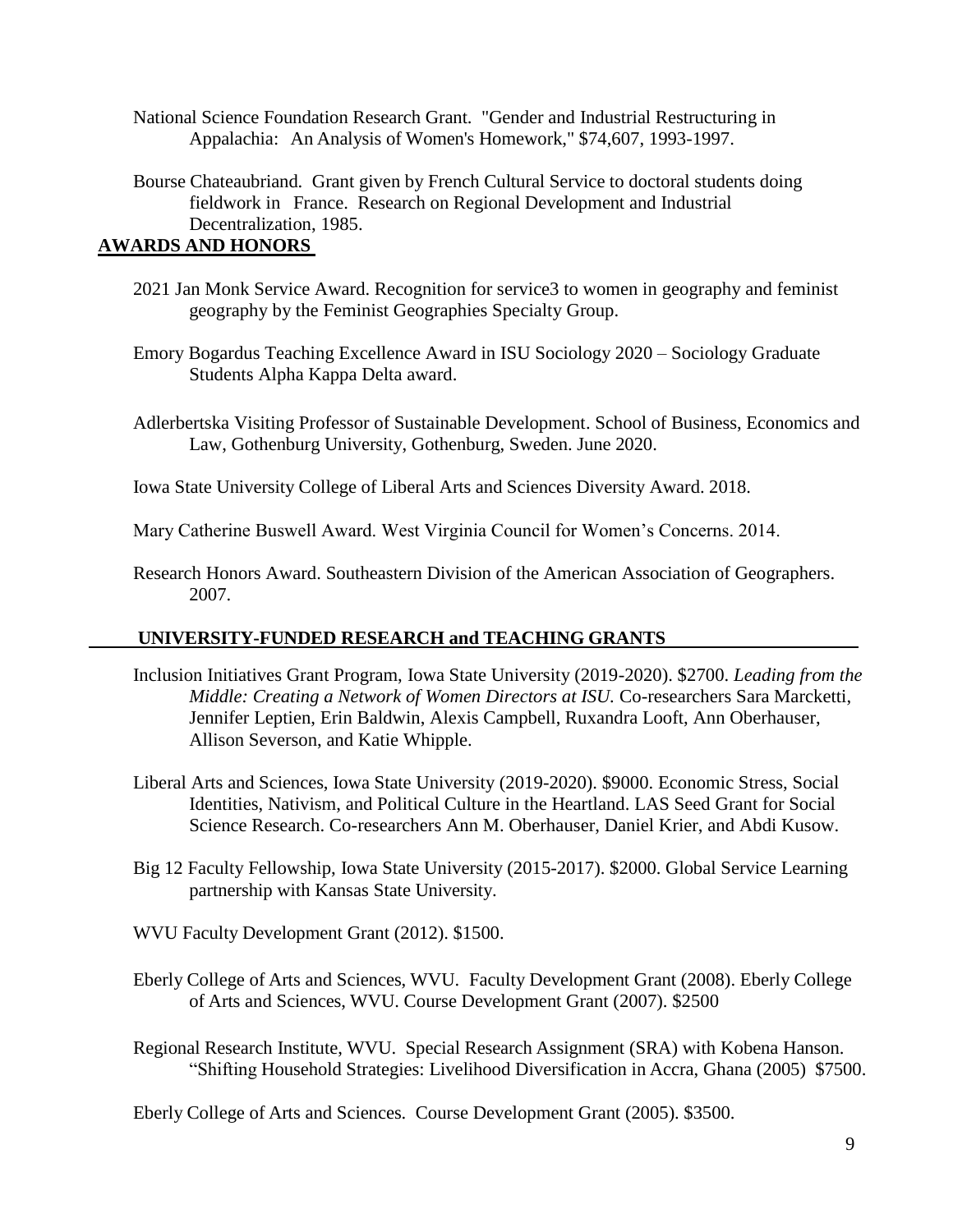- Center for Women's Studies. "Feminist Pedagogy and Service-Learning" Judith Stitzel Endowment for Excellence in Women's Studies Teaching and Learning. (2001-2002). \$4000.
- Regional Research Institute. West Virginia University. "Marketing and Production Networks in Rural Appalachia: Linking Gender, Space and Place." Faculty Associate project. (1997- 1999).
- Faculty Development Grant. Office of International Programs, West Virginia University. "A Cross- Cultural Comparison of Economic Organizations among Women in Rural Appalachia and South Africa," \$1,000 (1998).
- Senate Research Grant. West Virginia University. "Economic Networks among Rural Appalachian Women," \$7,500, 1997-1998.
- Faculty International Research Grant. West Virginia University International Programs. "Gender and Geography: Collaborative Research Project and Seminar in Barcelona, Spain," Summer, 1993.
- Research Proposal Mini-Grant Program. West Virginia University, College of Arts and Sciences. "Women's Responses to Economic Restructuring: Regional Development in West Virginia," 1992.

#### **UNIVERSITY SERVICE ACTIVITIES**

Member of the Iowa State University ASPIRE Alliance iChange Network Team. NSF-funded Association of Public& Land-Grant Universities (APLU) initiative on faculty diversity.

Chair of the ISU Faculty Senate Resource Policies and Allocation Council (2021-present)

Member of Iowa State University Faculty Senate (2019 - present).

Member of Iowa State University College of Liberal Arts and Sciences Diversity Committee (2016-present).

Member of Iowa State University Women's Leadership Consortium (2016-present).

Member of Iowa State University University Committee on the Advancement of Women and Gender Equity (2016-present).

Member of West Virginia University Geography Graduate Committee (2014 -2015).

Member of WVU Graduate Council (2001-2004 and 2007-2010).

Member of the WVU Faculty Senate (2009-2014).

Member of Eberly College of Arts & Sciences Task Force & Research Committee (1999-2005).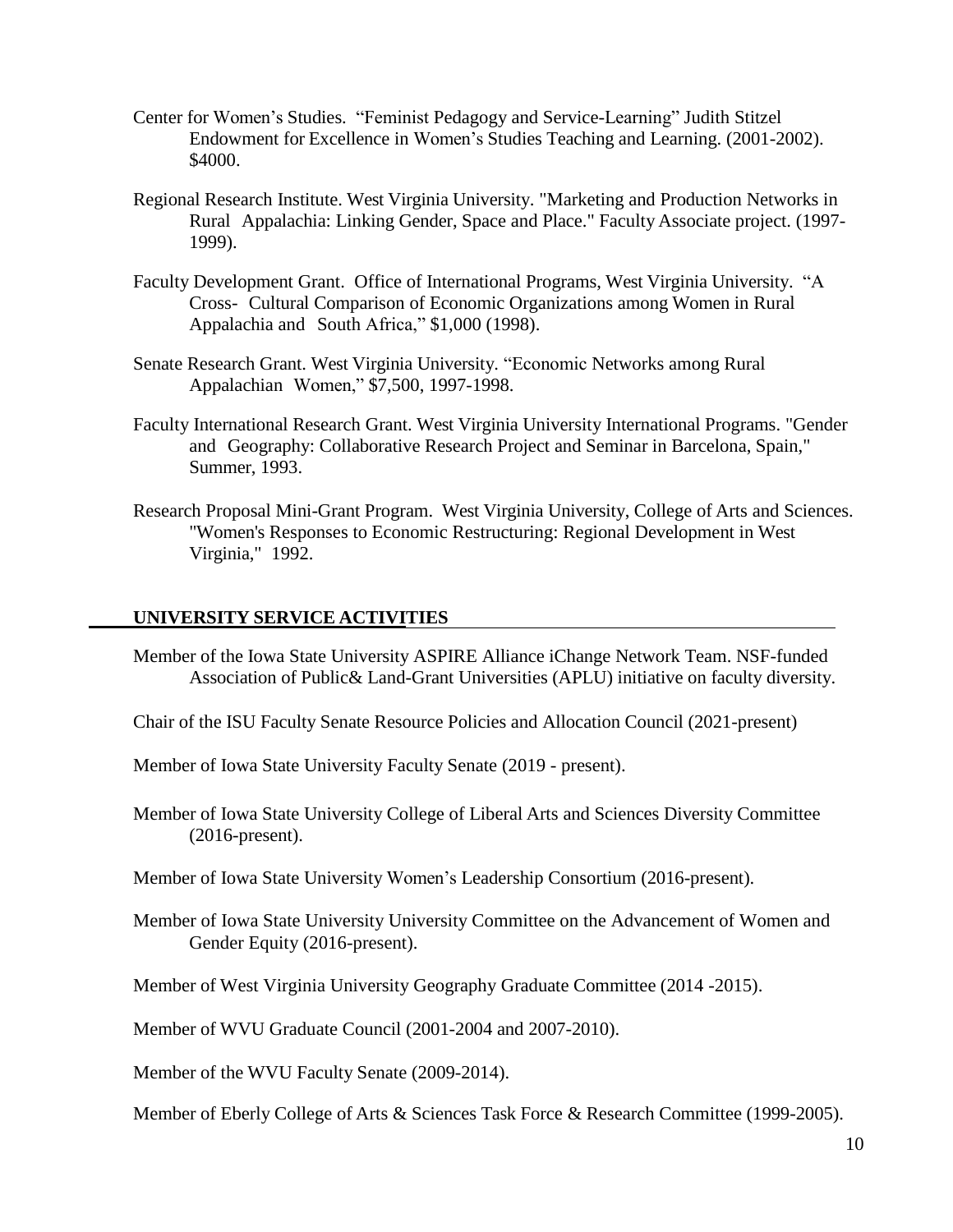Member of the Advisory Council for the Center for Women's Studies, WVU (1992-2000).

Chair of Research Committee for Center for Women's Studies, WVU (2000-2003).

Member of the Social Justice Council, WVU (1998-1999 and 2009 – 2013).

Member and Chair, Student International Grants Committee, WVU (1992-1998) (1996-1998).

- Chair of the Undergraduate Program of the West Virginia University Geography Program (1996-1997, 2000-2008).
- Faculty mentor for NSF-sponsored Research Experiences for Undergraduates (REU) Program, WVU Regional Research Institute (1994-1996).
- Member of the West Virginia Consortium for Faculty and Course Development in International Studies (FACDIS) (1990-1996).

## **SELECTED PRESENTATIONS**

- "(Re)Imagining Transformative Livelihoods through Feminist Geographies." Paper presented at the American Association of Geographers (AAG) Annual Conference. (Virtual) April 7- 11, 2021.
- "Political Geography and the Aftermath of Trumpism." Paper presented at the Midwest Sociological Society (MSS) annual meeting. Co-author Daniel Krier. Virtual. March 18- 21, 2021.
- "Rurality, Race, and the U.S. Presidential Election: Reflections from the Heartland." Paper presented at the AAG Annual Conference. April 8-12, 2020.
- "Empowering Women: Defining Empowerment from a Ugandan Perspective." Invited presenter and facilitator, School of Women and Gender Studies, Makerere University. March 2020.
- "Transnational Justice through Critical Feminist Pedagogy." Panel presentation at the National Women's Studies Association conference. San Francisco, CA, Nov. 14-17, 2019.
- "Sustainable Communities and Feminist Participatory Research." Paper presented at the 8<sup>th</sup> Annual Nordic Geographers Meeting, Trondheim, Norway, June, 2019.
- "Political Polarization and Place in the American Heartland." Invited lecture at the University of Gothenburg, Sweden, May 28, 2019.
- "Political Sociology and Place: Shifting Electoral Patterns in the `American Heartland`." Paper presented at the MSS annual meeting. Co-authors Daniel Krier and Abdi Kusow. Chicago, Illinois, Apr. 17-20, 2019.
- "Gender and Empowerment in Participatory Research." Workshop Leader at the Women and Gender in Development Conference, Virginia Tech, Feb. 28 – Mar. 1, 2019.
- "Querying the Future of Work: Feminist Economic Geography Interventions" Panel discussion at the Gender and Geography Canadian Women and Geography Conference, Montreal, Canada, August 4-6, 2018.
- "Different and Mentoring in Feminist Geography" Panelist at the annual meeting of the AAG, New Orleans, LA, Apr. 10-14, 2018.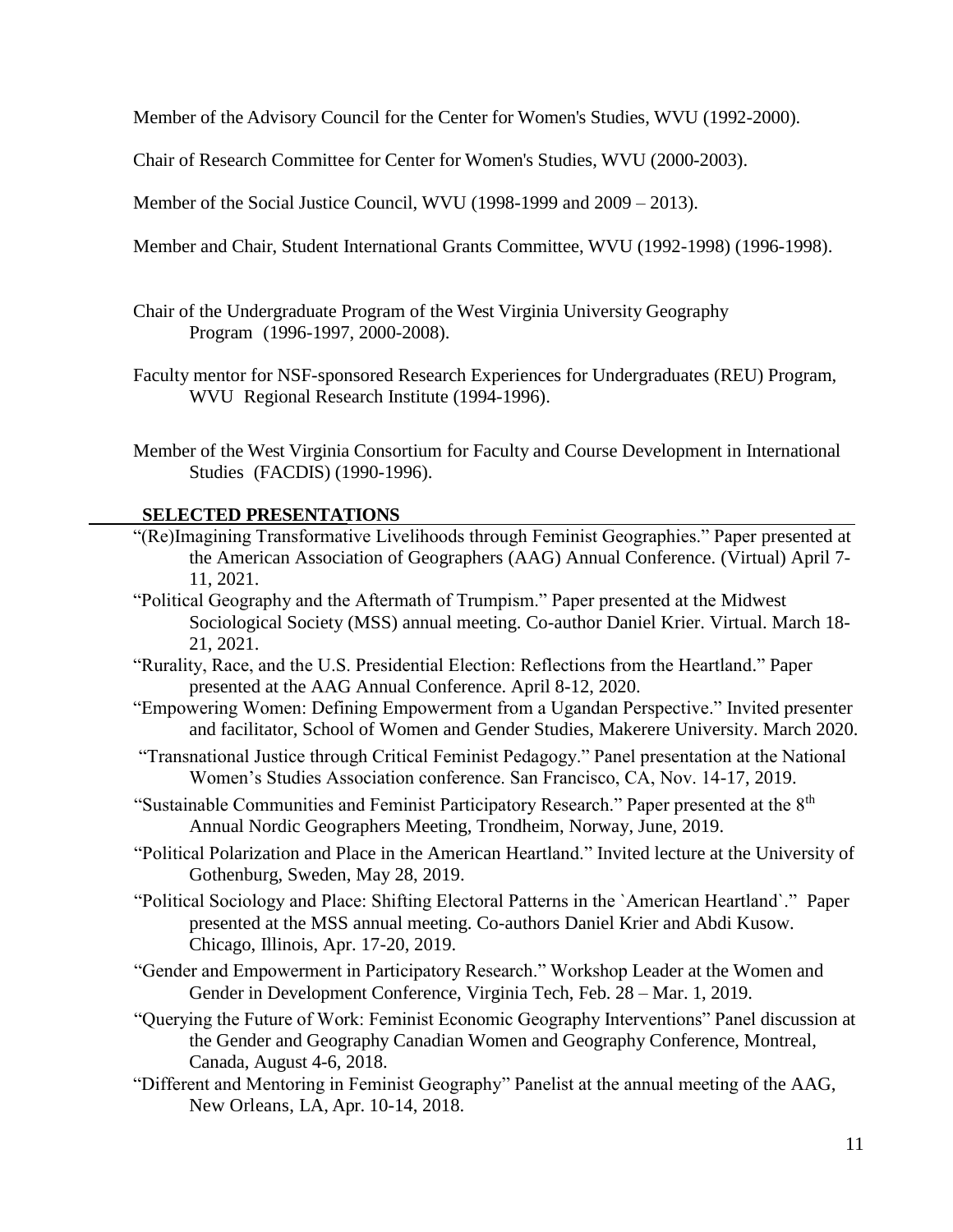"Political Sociology and Place: Shifting Electoral Patterns in the 'American Heartland'" Paper presented at the Midwest Sociological Society annual meeting. Co-authors Ann Oberhauser, Daniel Krier, and Abdi Kusow. Minneapolis, MN, March 21-26, 2018.

"Nevertheless She Persisted: Four Decades of the Women's Movement in the U.S." Women's History Month presentation at the US Department of Agriculture National Animal Disease Center, Ames, Iowa, March 15, 2018.

"Critical Scholarship and Pedagogy: Interdisciplinary and Transnational Practices within Development Studies" Paper presented at the American Sociological Association Sociology of Development Conference, Detroit, MI, Oct. 5-7, 2017.

- "Publishing in Geography" Panel presentation at the Feminist Geography conference, Chapel Hill, North Carolina, May 18-20, 2017.
- "Unpacking Gender and Development in Global Education" Presentation at the annual meeting of the American Association of Geographers, Boston, MA, Apr. 5-8, 2017.
- "Intersectional Research on Gender & the Environment: Theory, Methods, and Practice" Panel Presentation at the annual meeting of the AAG, San Francisco, CA, Mar. 29-April 2, 2016.
- "Placing Space in Gender and the Economy." Paper presented at International Social Theory Consortium, 15th Annual Meeting. Iowa State University, Ames, Iowa, June 9-10, 2016.
- "Global Service Learning in Developing Contexts." Paper presented at the 5<sup>th</sup> Annual Conference of the American Sociological Association on the Sociology of Development, Cornell University, NY, Oct. 6-8, 2016.
- "Sexual Harassment in Fieldwork and Lab Settings: Policy Frameworks and Best Practices." Panel discussion at the annual meeting of the AAG, Chicago, IL, April 21-25, 2015.
- "Financing Resistance in South Asia: Gender and Microcredit Program in Sri Lanka." Paper presented with Seela Aladuwaka at International Conference "(Re)Orienting Gender: geographies of Resistance and Agency in Asia," Delhi, India, Nov. 19-21, 2014.
- "Gendered landscapes of rural change: A South African case study." Paper presented at the annual meeting of the AAG, Tampa, FL, April 8-12, 2014.
- "Rural Space for Gender and Development: Perspectives from Sub-Saharan Africa," Paper presented at conference "Breaking Grounds, Building Bridges," Ohio University Women's and Gender Studies Conference, Feb. 14-15, 2014.
- "Mapping Gender: (Re)visiting the Status of Women in West Virginia." (With Xiannian Chen, Frank Lafone, and Allyssa Sobey) Paper presented at the annual meeting of the Southeastern Division of the AAG (SEDAAG), Roanoke, VA, Nov. 24-26, 2013.
- "Transnational Feminist Research: Critical Approaches to Methodology and Scale." Paper presented at pre-conference of the International Geographical Union (IGU) Gender Commission, Nara, Japan, Aug. 1-4, 2013.
- "Scaling Development: Globalization and Local Economic Strategies in Rural South Africa." Invited presentation for the Department of Geography at Virginia Tech, Blacksburg, VA, Nov. 30, 2012.
- "Working the Field: Transnational Feminism in the Global North and South." Invited presentation for the Women and Minority Artists and Scholars Lecture Series at Virginia Tech, Blacksburg, VA, Nov. 29, 2012.
- "Transnational Feminist Methodologies: Challenges and Possibilities." Paper presented at the pre- conference of the IGU Gender Commission, Hamburg, Germany, Aug. 23-26, 2012.
- "'Where u at?': Socio-spatial Aspects of ICT Use among Young Adults." Paper presented at the annual meeting of the AAG, Seattle, WA, Apr. 12-16, 2011.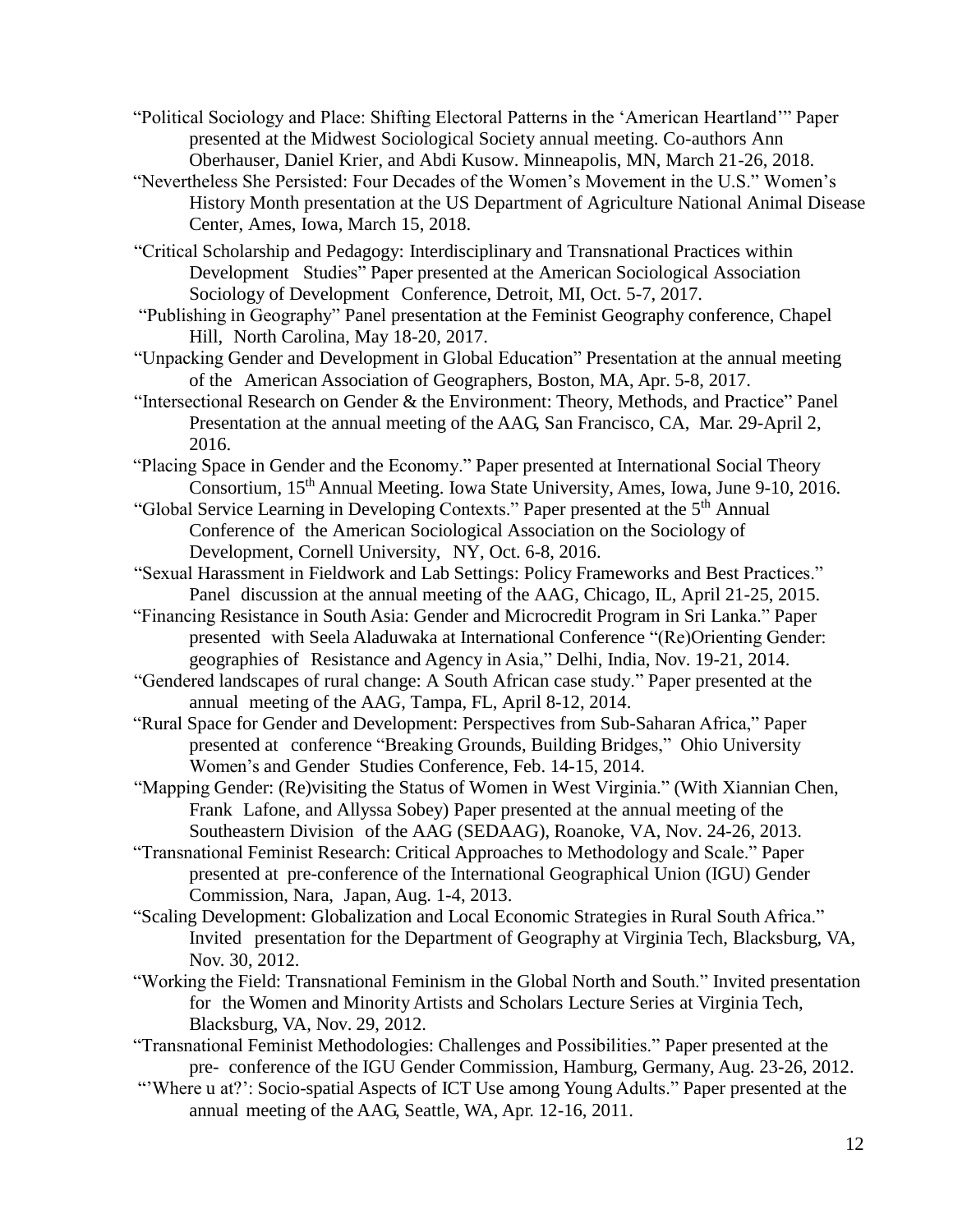- "The Social Side of Girls in Math and Science." Paper presented at conference *Encouraging Girls in Math and Science: Bridging the Gap between Research and Practice*, Morgantown, WV, Oct. 25, 2010.
- "Virtually Yours: Use of Communication Technology in Social Relationships." Paper presented at the annual meeting of the AAG, Washington D.C., Apr. 13-16, 2010.
- "Negotiating Livelihoods within Neoliberal Economic Globalization." Paper presented at the annual meeting of the AAG, Boston, MA, Apr. 16-19, 2008.
- "Teaching Moments: Reflections on Pedagogy and Practice in Geography." Organizer and panel discussant at the annual meeting of SEDAAG, Charleston, SC, Nov. 18-20, 2007.
- "Communities of Resistance: Globalization and Gendered Livelihoods in Sub-Saharan Africa." Paper presented at the IGU Commission on Gender and Geography Symposium, Zurich, Switzerland, June 1-3, 2007.
- "Negotiating Scale and Gender in the Context of Neoliberal Restructuring." Paper presented at the annual meeting of the AAG, San Francisco, CA, Apr. 17-21, 2007.
- "(Re)Scaling Livelihoods & Globalization: Perspectives from Ghana." Invited lecture at the Department of Geography, Florida State University, Feb. 4, 2007.
- "On the Margins: Gender and Development in Appalachia." Paper presented at the annual meeting of the AAG, Chicago, IL, Mar. 7-11, 2006.
- "Social (re)production and households V: Why re/engaging now?" Panel presentation for organized session at the annual meeting of the AAG, Chicago, IL, Mar. 7-11, 2006.
- "Dick Peet and the making of Radical Geography III: Political economy, political ecology and development." Panel presentation for organized session at the annual meeting of the AAG, Chicago, IL, Mar. 7-11, 2006.
- "Re-Scaling Household Strategies: Livelihood Diversification in Accra, Ghana." (with Kobena Hanson) Paper presented at SEDAAG, Palm Beach, FL, Nov. 20-22, 2005.
- "Globalizing Gender and HIV/AIDS in Sub-Saharan Africa" paper presented at the IGU Gender and Geography Commissions pre-conference workshop on Globalization and Development: Towards a Feminist Dialogue, Durham, UK, Aug. 12-15, 2004.
- "Gender and Fieldwork in Feminist Geography" panelist for session at the annual meeting of the AAG, New Orleans, LA, March 4-9, 2003.
- "Reflections on African Research" panelist for session at the meeting of SEDAAG, Nov.23-26, 2002. "Gender and Economic Transformation in Rural South Africa" paper co-presented with Agnes Musyoki at the Regional conference of the International Geographical Union (IGU) in Durban, South Africa, 4-7 August, 2002.
- "Women's Struggles for Power and Community in Post-Apartheid South Africa" paper presented at the annual meeting of the AAG, Los Angeles, CA, March 19-24, 2002.
- "Political Economic Transformation, Gender, and Community Projects in South Africa." Paper presented at the annual meeting of SEDAAG, Lexington, KY, Nov. 18-20, 2001.
- "Gender and Rural Economic Strategies: Comparative Perspectives from South Africa and Appalachia." Paper presented at the International Conference of the Society of South African Geographers, Goudini Spa, South Africa, July 2-5, 2001.
- "Overcoming the Digital Divide: Information Technology and Rural Economic Development" Poster presented with Seela A.G. at annual meeting of SEDAAG, Chapel Hill, NC, Nov. 19-21, 2000.
- "Gendered Livelihood Strategies in Rural South Africa and Appalachia" Paper presented at the annual meeting of the AAG, Pittsburgh, PA, Apr. 5-8, 2000.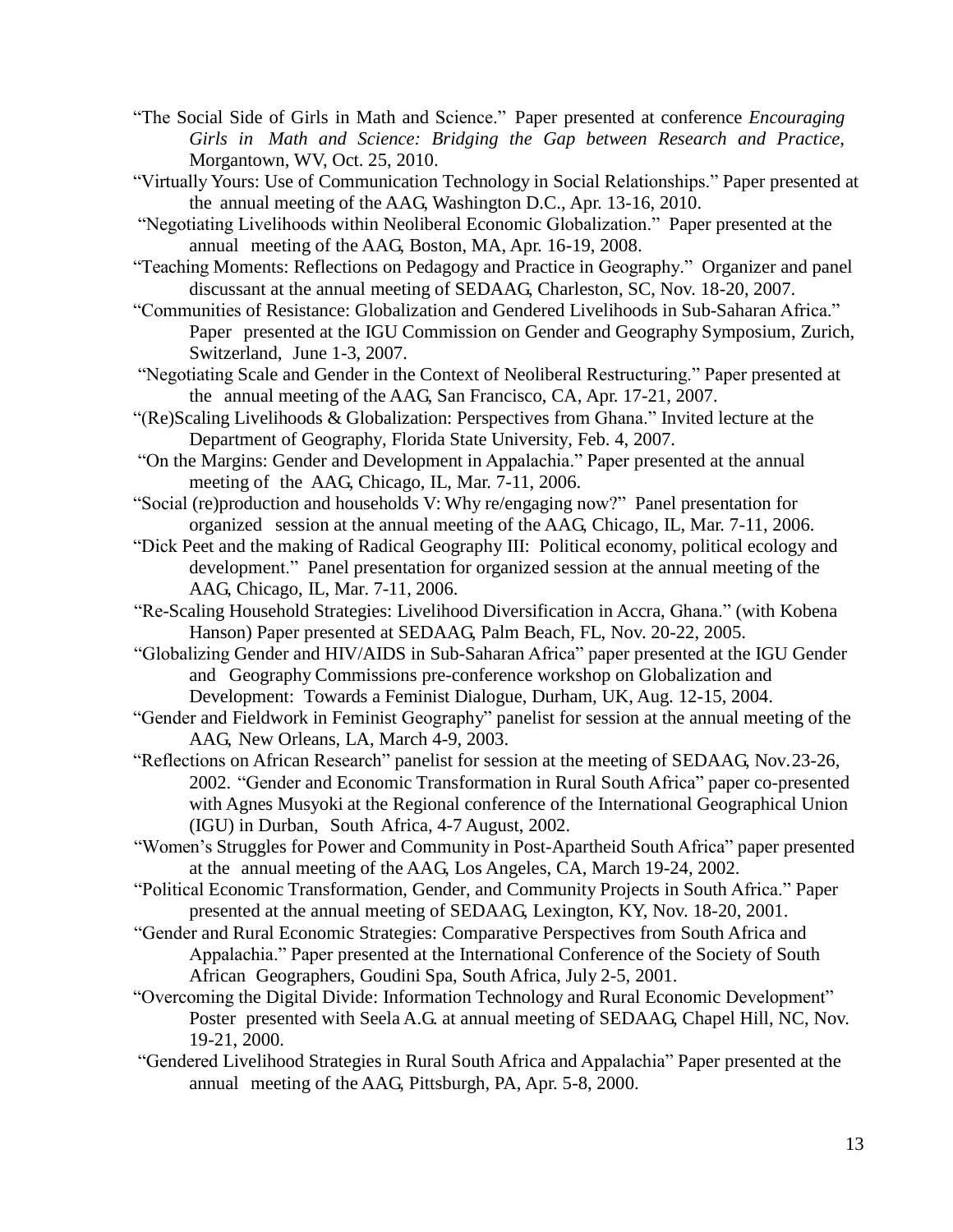- "Household Gender Dynamics and Women's Economic Rights: Voices from Appalachia." Paper presented at the annual meeting of the AAG, Boston, MA, Mar. 25-29, 1998.
- "Stepping Down from the Head of a Pin: Spatial and Social Perspectives in Economic Geography" Paper presented at the annual meeting of SEDAAG, Birmingham, AL, Nov. 22-25, 1997.
- "Globalization and Local Economic Strategies: Gender Perspectives from South Africa and Appalachia." Paper presented at annual meeting of the AAG, Ft. Worth, TX, Apr.1-5, 1997.
- "Gender, Households and Women's Human Rights." Paper presented at the Women in Development conference, University of Pittsburgh, PA, Mar. 14-16, 1997.
- "Gender and the Informal Economy: an Historical Perspective on Economic Restructuring in Appalachia." (Co-authored with Anne-Marie Turnage) Paper presented at the annual meeting of SEDAAG, Athens, GA, Nov. 24-26, 1996.
- "Locating Gender in Regional Economic Networks." Paper presented at the 28th International Geographical Congress, The Hague, The Netherlands, Aug. 4-10, 1996.
- "Flexible Production in Rural Appalachia: Linking Gender, Space and Place." Paper presented at the annual meeting of the AAG, Charlotte, NC, April 9-13, 1996.
- "Gender and Flexible Production Networks in Rural Appalachia." Paper presented at the annual meeting of SEDAAG, Knoxville, TN, Nov. 19-21, 1995.
- "Gender and Industrial Restructuring in Appalachia: An Analysis of Women's Homework." Paper presented at the annual meeting of the AAG, San Diego, CA, Apr. 18-22, 1992.
- "Breaking the Boycott: Japanese Investment in the South African Automobile Industry." Paper presented at annual meeting of the AAG, Miami, FL, April 13-17, 1991.
- "Foreign Investment and Local Economic Development." Paper presented to Great Lakes Economic Development Group, Chicago, IL, Sept. 26-28, 1990.
- "The New Europe: European Integration and Geographic Implications." Paper presented at the annual meeting of the AAG Toronto, Ontario, Apr. 19-22, 1990.
- "Immigrant Workers and Industrial Restructuring in France." Paper presented at Council for European Studies, Washington, D.C., Mar. 23-25, 1990.
- "Industrial Restructuring: A Comparison of the South African and French Automobile Industries." Paper presented at Univ. of Westville, Durban, South Africa, June 1989.
- "Rationalization and Racial Discrimination? Immigrant Workers in the French Automobile Industry." Paper presented at annual meeting of the AAG, Baltimore, Maryland, Mar. 19- 22, 1989.
- "Industrial Policy and Regional Development in France: 1950-1985." Paper presented at Joint American and French Geography Seminar in Paris, France, June 2-5, 1986.

## **MEMBERSHIP and SERVICE in PROFESSIONAL ORGANIZATIONS**

Member, The Society of Woman Geographers. International organization of women involved in geographical work.

Member, National Women's Studies Association.

Institutional Representative of the West Virginia Consortium for Faculty and Course Development in International Studies (FACDIS) (2014).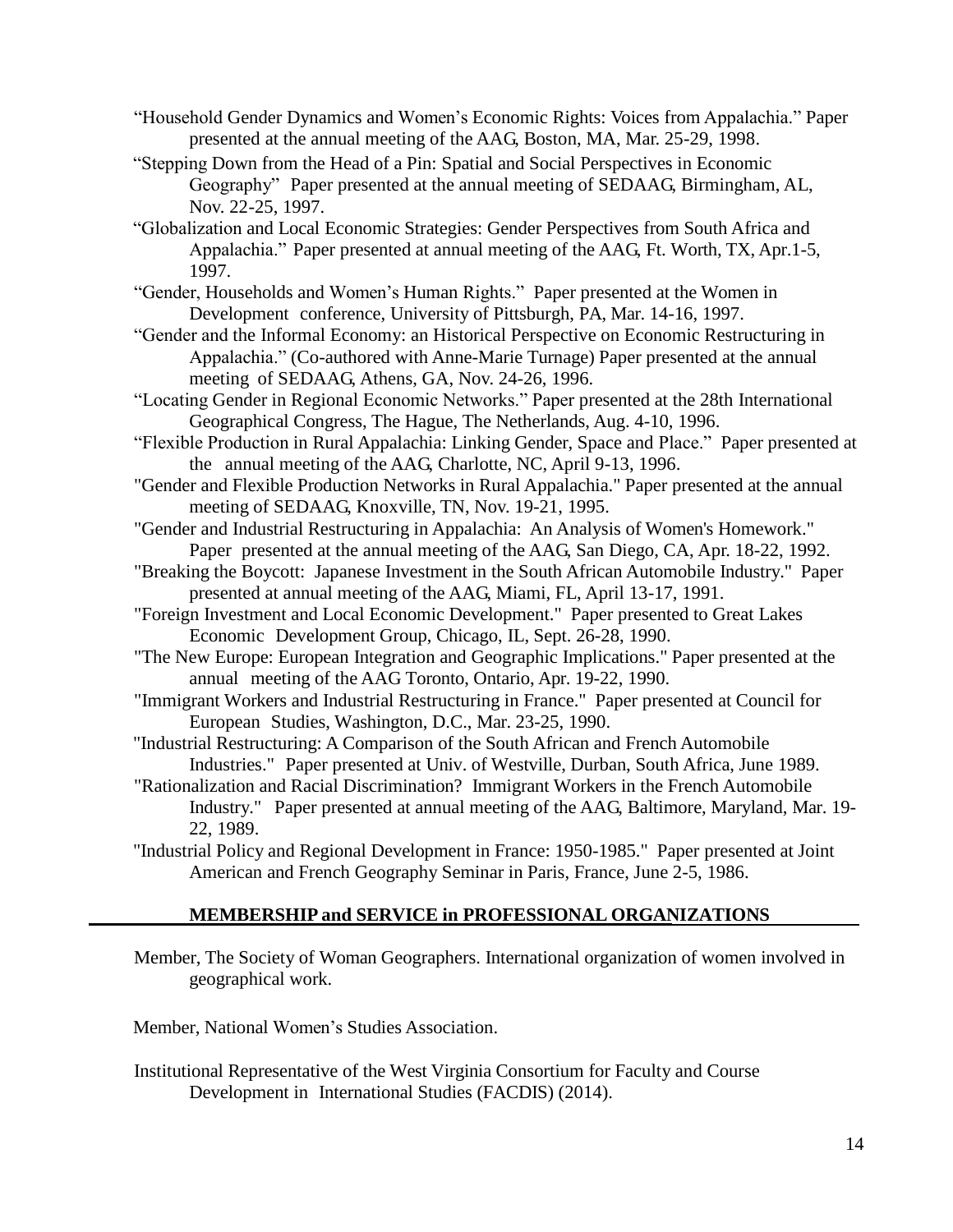- Member of Internal Advisory Board, National Science Foundation ADVANCE Institutional Transformation Grant: WVU PRIDE: Promoting and Retaining Institutional Diversity & Equity (\$3.2 million) (2010-2013).
- Co-chair, Advisory Committee, *The Status of Women and Girls in West Virginia*, the West Virginia Women's Commission and Institute for Women's Policy Research (2013-2014).

Member and Treasurer, Executive Committee of the IGU Gender Commission (2012 – present).

Member, Board of Directors of Geographic Perspectives on Women Specialty Group of the AAG (1991-1993, 1996-1998, 2006 - 2009).

Member, National Council of the Association of American Geographers (2003-2006). Chair,

Publications Committee of the Association of American Geographers (2004-2006).

Member, AAG Honors Committee (1999-2003; 2014 - 2017).

Member, Committee on the Status of Women in Geography in the Southeastern Division of the AAG (1990-2015).

Chair, SEDAAG Local Arrangements Committee (2005-2006). Member, Editorial Board of the

Southeastern Geographer (2002-2008). Member, SEDAAG Program Committee (2002 & 2008).

Member, Board of Directors of the Economic Geography Specialty Group of the AAG (1991- 1993, 1999-2001).

Chair, AAG Committee on the Status of Women in Geography (1997-2000).

## **RESEARCH ACTIVITIES**

- Collaborative research on Iowa political culture and populism with Dan Krier and Tony Feldman. See [The Sociological Quarterly](https://www.tandfonline.com/doi/full/10.1080/00380253.2019.1580543) (2019) article and related media interviews.
- Conducting research on global service learning through collaboration with KSU and ISU colleagues to develop program through Rural Sociology and International Development.
- Collaboration with colleagues in psychology and communication studies on research project involving Computer-mediated communication among college students. (2012-2015)
- Engaged in research on gender and economic strategies in Appalachia and southern Africa. Funding sources, National Science Foundation and internal WVU grants.
- Involved with various organizations in West Virginia researching community-based economic development, especially in regards to women and employment.
- Research on Regional Development and the Automobile Industry in South Africa, Development Bank of Southern Africa, April - June, 1989.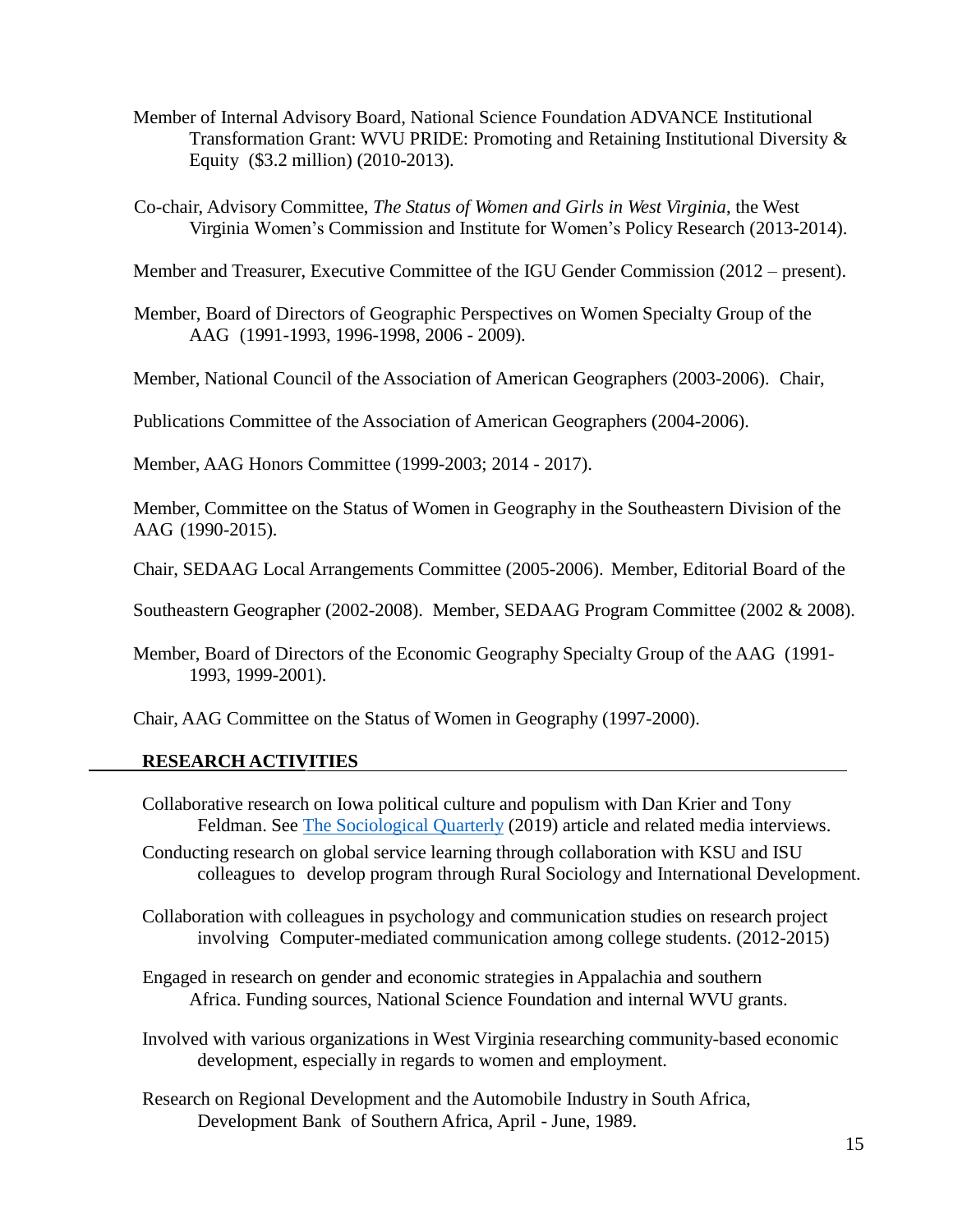Project Coordinator. "Linkages among Automobile Manufacturers and Suppliers in the Midwest," French Ministry of Industry Research Mission, March, 1987.

Volunteer Researcher, Oxfam America, Boston, Massachusetts. Comparative study of industrial policy of SADCC and the EEC's LOME Convention in Southern Africa. Fieldwork in Harare, Zimbabwe, 1984.

#### **TEACHING EXPERIENCE**

#### Undergraduate Courses

Feminist Theory Feminist Research in Action Social Change in Developing Countries Introduction to Human Geography European Geography The Geography of Gender Appalachian Geographies Economic Geography Rural and Regional Development Global Issues Global Perspectives on Women and Gender Global Service Learning Course in Tanzania (study abroad) Graduate Courses Advanced Industrial Geography Appalachian Regional Development Gender, Society and Space Gender and Development Qualitative Research Methods Feminist Theories

Internship Coordinator for Undergraduate and Graduate Students

### **Current and Recent Graduate Student Advisees**

### **Serve as Main Advisor**

Cardenas, Elisa Sumac PhD Sociology and Sustainable Agriculture. Iowa State Univ. Graduation Dec. 2020